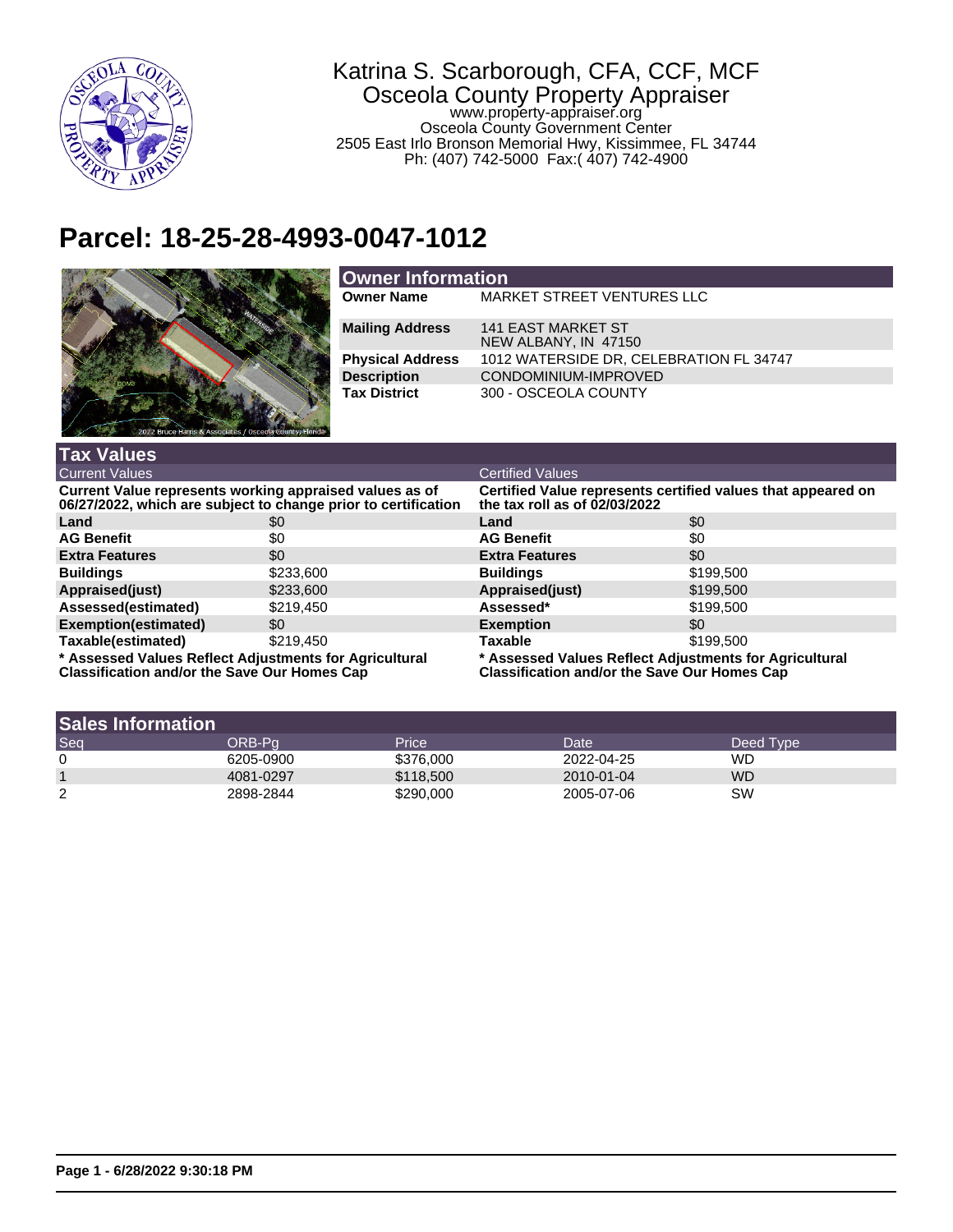| Land Information - Total Acreage: 0.02 |       |       |           |              |
|----------------------------------------|-------|-------|-----------|--------------|
| <b>Land Description</b>                | Units | Depth | Land Type | Land Value \ |
| CONDO UNIT IMPROVED                    | 1.00  | 0.00  | UT        |              |

| <b>Building Information</b> |               |                      |                                           |
|-----------------------------|---------------|----------------------|-------------------------------------------|
| <b>Building 1</b>           |               |                      |                                           |
| <b>Description</b>          | CONDO - VILLA | <b>Bedrooms</b>      | 2                                         |
| <b>Year Built</b>           | 2001          | <b>Bathrooms</b>     | $\mathfrak{p}$                            |
| Value                       | \$233,600     | <b>Fixtures</b>      |                                           |
| <b>Actual Area</b>          | 1465          | <b>Roof Cover</b>    | <b>4 COMPOSITE SHINGLE</b>                |
| <b>Heated Area</b>          | 1465          | <b>Exterior Wall</b> | (1.00) 10 CONCRETE BLOCK<br><b>STUCCO</b> |
| Building 1 subarea          |               |                      |                                           |
| <b>Description</b>          | Code          | <b>Year Built</b>    | <b>Total Sketched Area</b>                |
| UPPER STORY FINISHED        | <b>USF</b>    | 2001                 | 627                                       |
| UPPER STORY FINISHED        | <b>USF</b>    | 2001                 | 627                                       |
| <b>BASE AREA</b>            | <b>BAS</b>    | 2001                 | 211                                       |

| <b>Legal Description</b> |                                                                                     |
|--------------------------|-------------------------------------------------------------------------------------|
| <b>Legal Description</b> | SIENA AT CELEBRATION CONDOMINIUM C CB 7 PGS 50-52 OR 2695/2240 BLDG 47 UNIT<br>1012 |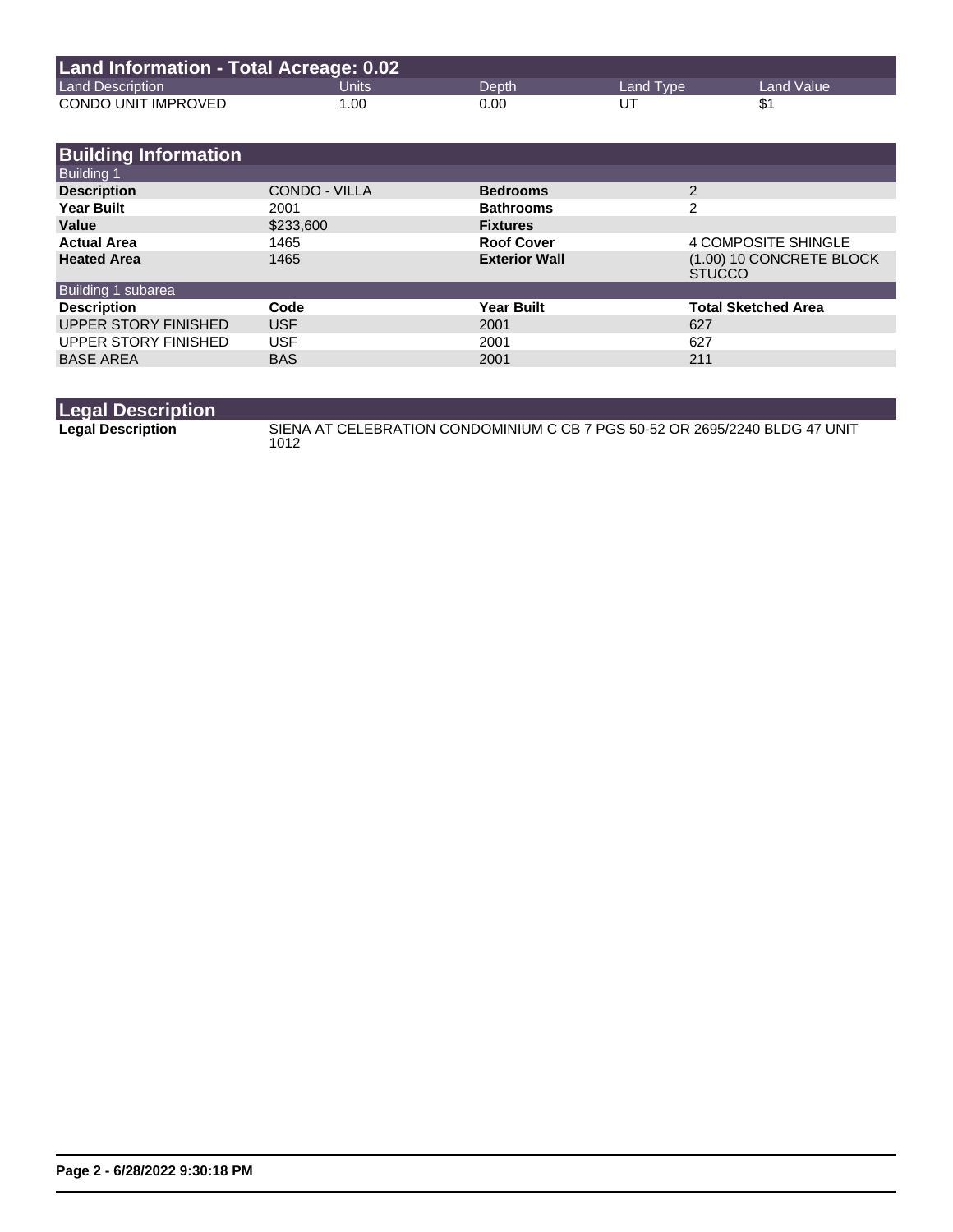## Image Not Available